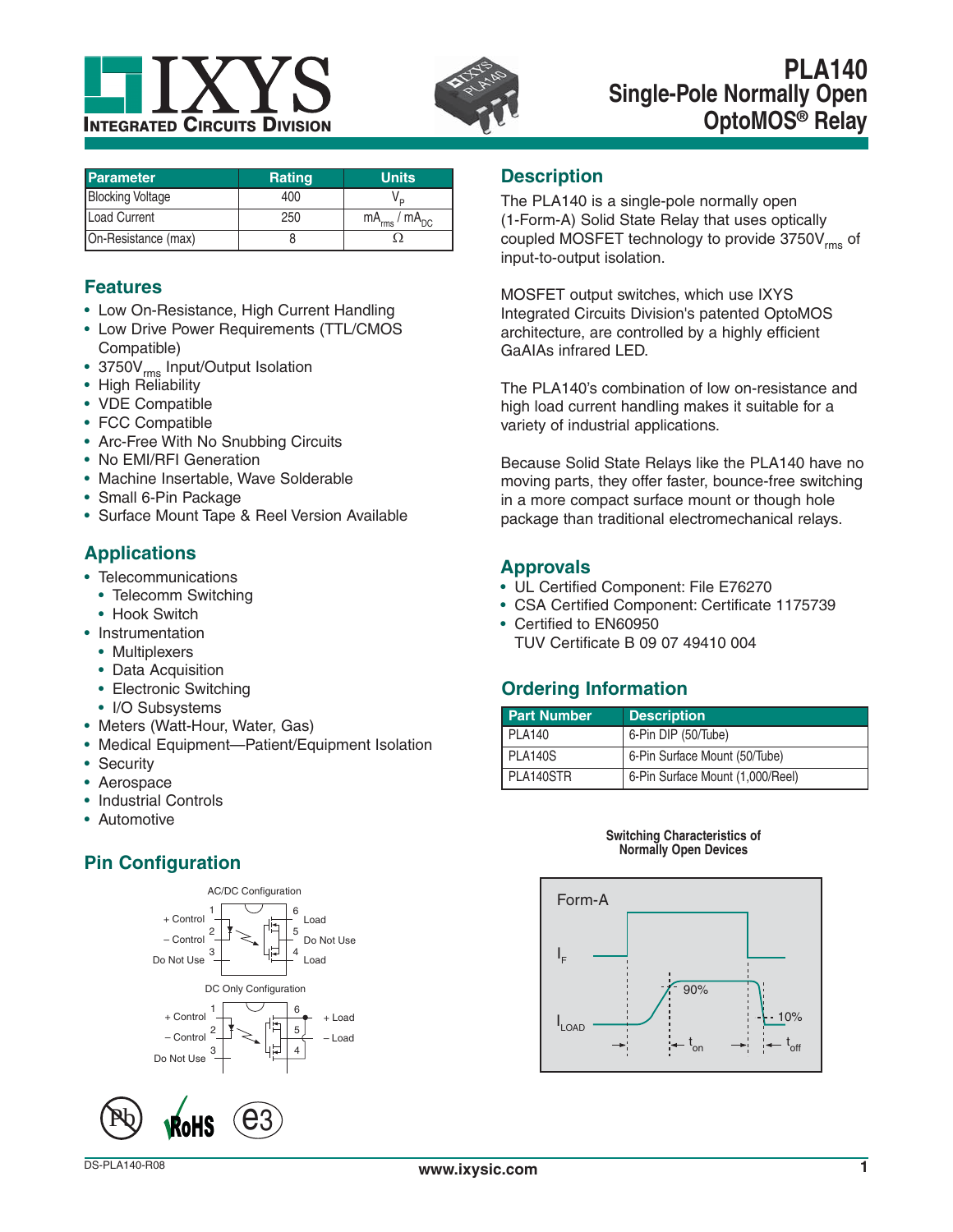

### **Absolute Maximum Ratings @ 25ºC**

| Parameter                            | <b>Ratings</b>  | <b>Units</b> |
|--------------------------------------|-----------------|--------------|
| <b>Blocking Voltage</b>              | 400             | $V_{\sf p}$  |
| Reverse Input Voltage                | 5               | V            |
| Input Control Current                | 50              | mA           |
| Peak (10ms)                          |                 | A            |
| Input Power Dissipation <sup>1</sup> | 150             | mW           |
| Total Power Dissipation <sup>2</sup> | 800             | mW           |
| Isolation Voltage, Input to Output   | 3750            | rms          |
| <b>Operational Temperature</b>       | $-40$ to $+85$  | °C           |
| Storage Temperature                  | $-40$ to $+125$ | °C           |

*Absolute Maximum Ratings are stress ratings. Stresses in excess of these ratings can cause permanent damage to the device. Functional operation of the device at conditions beyond those indicated in the operational sections of this data sheet is not implied.*

1 Derate linearly 1.33 mW / **º**C

2 Derate linearly 6.67 mW / **º**C

## **Electrical Characteristics @ 25ºC**

| <b>Parameter</b>                    | <b>Conditions</b>                            | <b>Symbol</b>               | <b>Min</b>               | <b>Typ</b>               | <b>Max</b>               | <b>Units</b>           |
|-------------------------------------|----------------------------------------------|-----------------------------|--------------------------|--------------------------|--------------------------|------------------------|
| <b>Output Characteristics</b>       |                                              |                             |                          |                          |                          |                        |
| Load Current (Continuous)           |                                              |                             |                          |                          |                          |                        |
| <b>AC/DC Configuration</b>          | $I_F = 5mA$                                  |                             |                          |                          | 250                      | $mA_{rms}$ / $mA_{DC}$ |
| DC Configuration                    |                                              | Ł                           | $\blacksquare$           | ٠                        | 350                      | mA <sub>DC</sub>       |
| Peak Load Current                   | $IF=5mA$ , t=10ms                            | <sup>I</sup> LPK            | $\blacksquare$           | ٠                        | ±500                     | mA <sub>p</sub>        |
| On-Resistance                       |                                              |                             |                          |                          |                          |                        |
| <b>AC/DC Configuration</b>          | $I_F = 5mA$ , $I_1 = 250mA$                  |                             |                          | 5.5                      | 8                        | $\Omega$               |
| DC Configuration                    | $I_F = 5mA$ , $I_1 = 350mA$                  | $R_{ON}$                    |                          | 1.5                      | 3                        |                        |
| Off-State Leakage Current           | $V_1 = 400 V_p$                              | <sup>I</sup> LEAK           |                          | ٠                        | 1                        | μA                     |
| <b>Switching Speeds</b>             |                                              |                             |                          |                          |                          |                        |
| Turn-On                             |                                              | $t_{on}$                    |                          | 0.4                      | 3                        | ms                     |
| Turn-Off                            | $I_F = 5mA, V_1 = 10V$                       | $t_{\text{off}}$            |                          | 0.19                     | 1                        |                        |
| Output Capacitance                  | $I_F = 0$ mA, V <sub>1</sub> = 50V, f = 1MHz | $\mathrm{C}_{\mathrm{OUT}}$ | ٠                        | 18                       | ٠                        | pF                     |
| <b>Input Characteristics</b>        |                                              |                             |                          |                          |                          |                        |
| Input Control Current to Activate   | $E = 250mA$                                  | ١F.                         | $\overline{\phantom{a}}$ | 0.46                     | 5                        | mA                     |
| Input Control Current to Deactivate |                                              | ١F                          | 0.2                      | 0.44                     | ٠                        | mA                     |
| Input Voltage Drop                  | $IF=5mA$                                     | $V_F$                       | 0.9                      | 1.2                      | 1.4                      | $\vee$                 |
| Reverse Input Current               | $V_{\rm B} = 5V$                             | <sup>I</sup> R              | $\overline{\phantom{a}}$ | $\overline{\phantom{a}}$ | 10                       | μA                     |
| <b>Common Characteristics</b>       |                                              |                             |                          |                          |                          |                        |
| Input to Output Capacitance         | $\blacksquare$                               | $C_{\mid/\bigcirc}$         | $\overline{\phantom{a}}$ | 3                        | $\overline{\phantom{a}}$ | pF                     |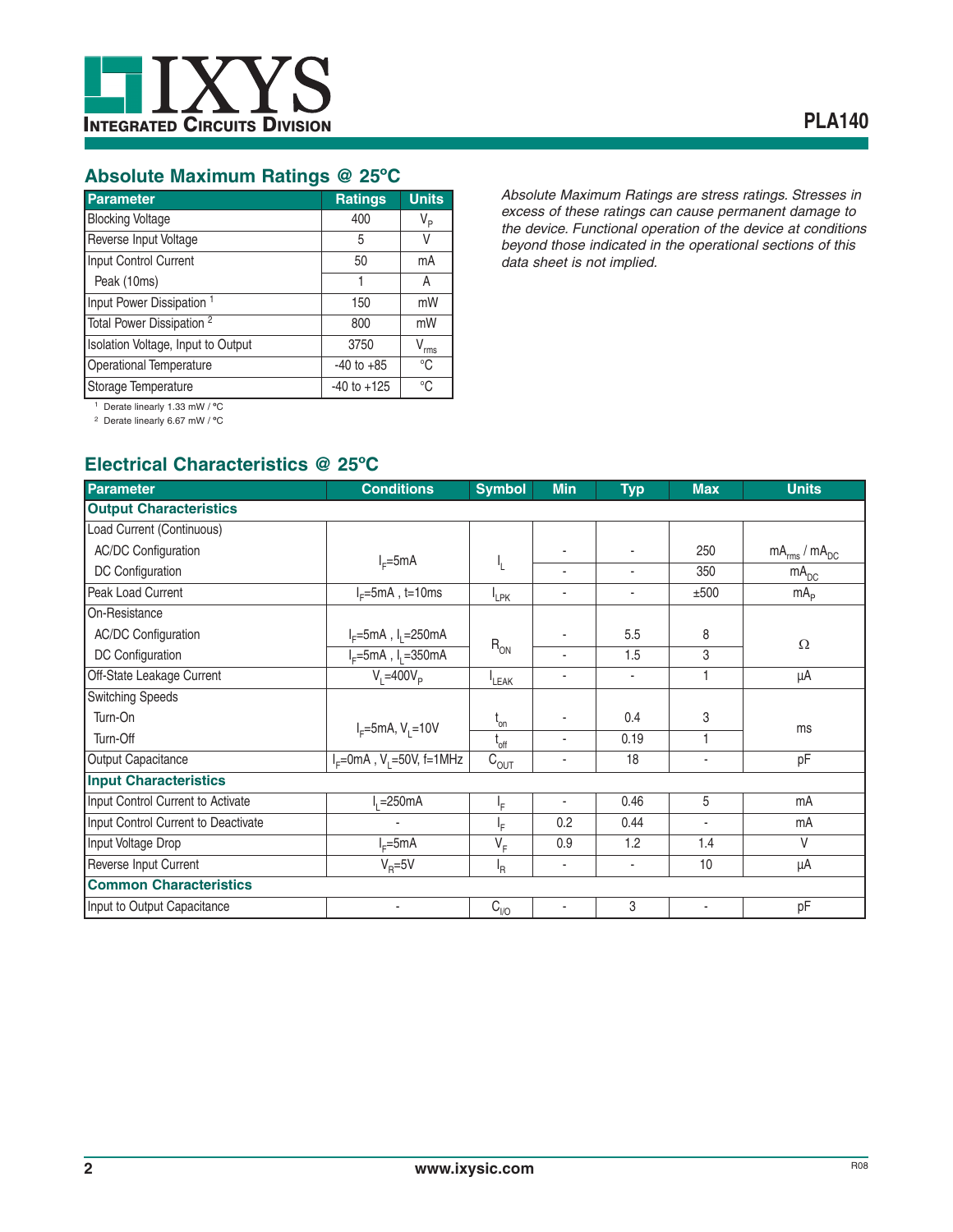



### **PERFORMANCE DATA\***





**Typical Turn-On Time (N=50, I<sub>F</sub>=5mA, I<sub>1</sub>=100mA)** 25 20 Device Count (N) **Device Count (N)** 15 10 5 0 0.675 0.750 0.825 0.900 0.975 1.050 1.125 1.200 **Turn-On Time (ms)**













**Typical Turn-On Time vs. Temperature (IF=5mA, IL=100mA)**





**Typical Turn-Off Time vs. Temperature (IF=5mA, IL=100mA)**



\*The Performance data shown in the graphs above is typical of device performance. For guaranteed parameters not indicated in the written specifications, please contact our application department.

**Turn-On Time (ms)**

Turn-On Time (ms)

0.5 0.6 0.7 0.8 0.9 1.0 1.1 1.2 1.3 1.4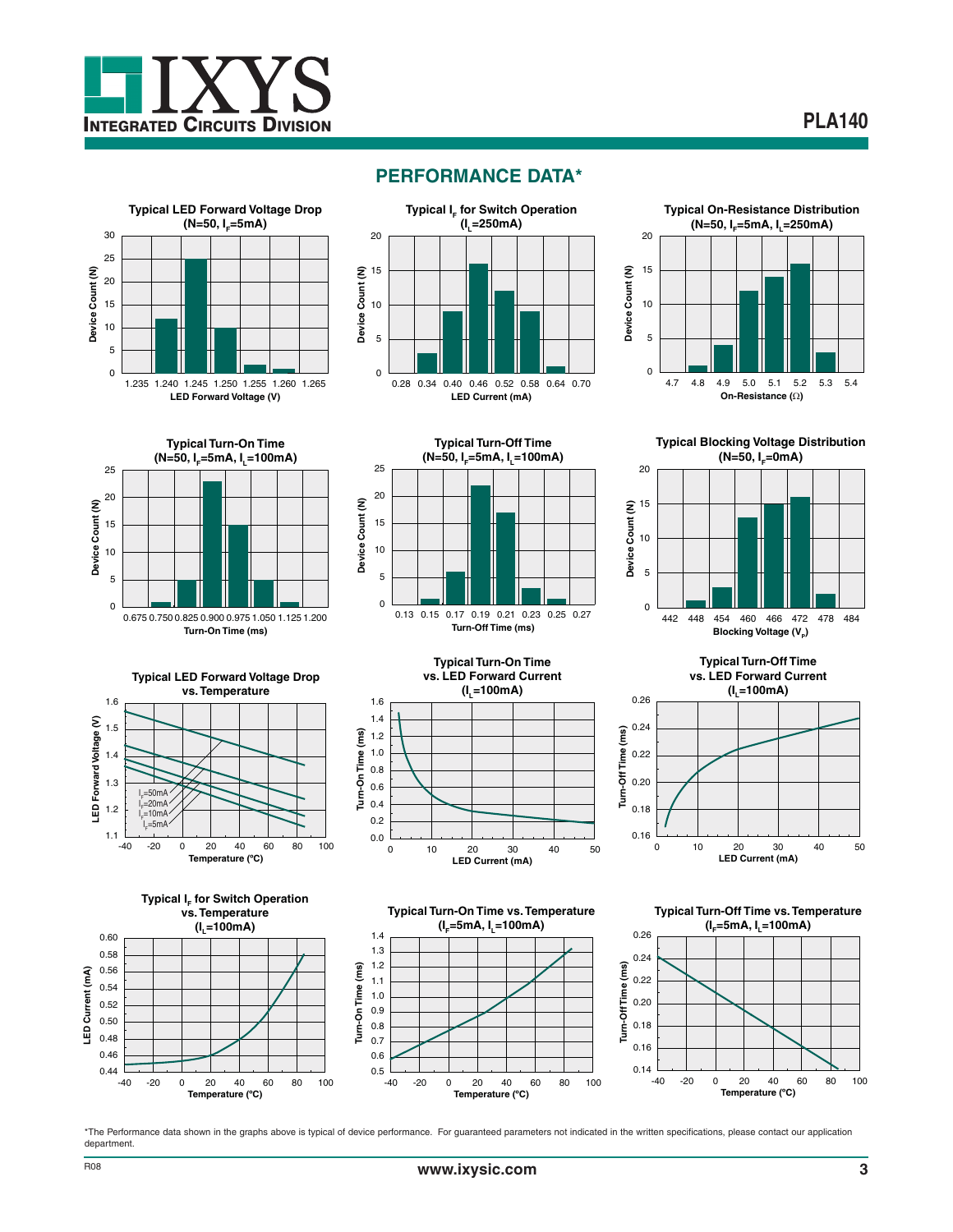

#### **PERFORMANCE DATA\***



**Typical On-Resistance vs. Temperature DC-Only Configuration** (**I<sub>E</sub>=5mA, I<sub>1</sub>=100mA**)





**Maximum Load Current vs. Temperature - DC-Only Configuration**





**Temperature (ºC)** -40 -20 0 20 40 60 80 100 **Load Current (A)**

Load Current (A)

 $0.00$   $\overline{)0.0}$ 0.05 0.10 0.15 0.20 0.25 0.30 0.35 0.40

**Typical Leakage vs. Temperature Measured Across Pins 4&6** (V<sub>1</sub>=400V) 80 70 Leakage Current (nA) **Leakage Current (nA)** 60 50 40 30 20 10  $\Omega$ -40 -20 0 20 40 60 80 100 **Temperature (ºC)**

**Load Voltage (V)** 0.0 0.1 0.2 0.3 0.4 0.5 0.6

**Typical Load Current vs. Load Voltage DC-Only Configuration**  $(I_e=5mA)$ 



\*The Performance data shown in the graphs above is typical of device performance. For guaranteed parameters not indicated in the written specifications, please contact our application department.

**On-Resistance (**:**)**

Dn-Resistance (2)

**ےا** 1.0<br>40-1.2 1.4 1.6 1.8 2.0 2.2 2.4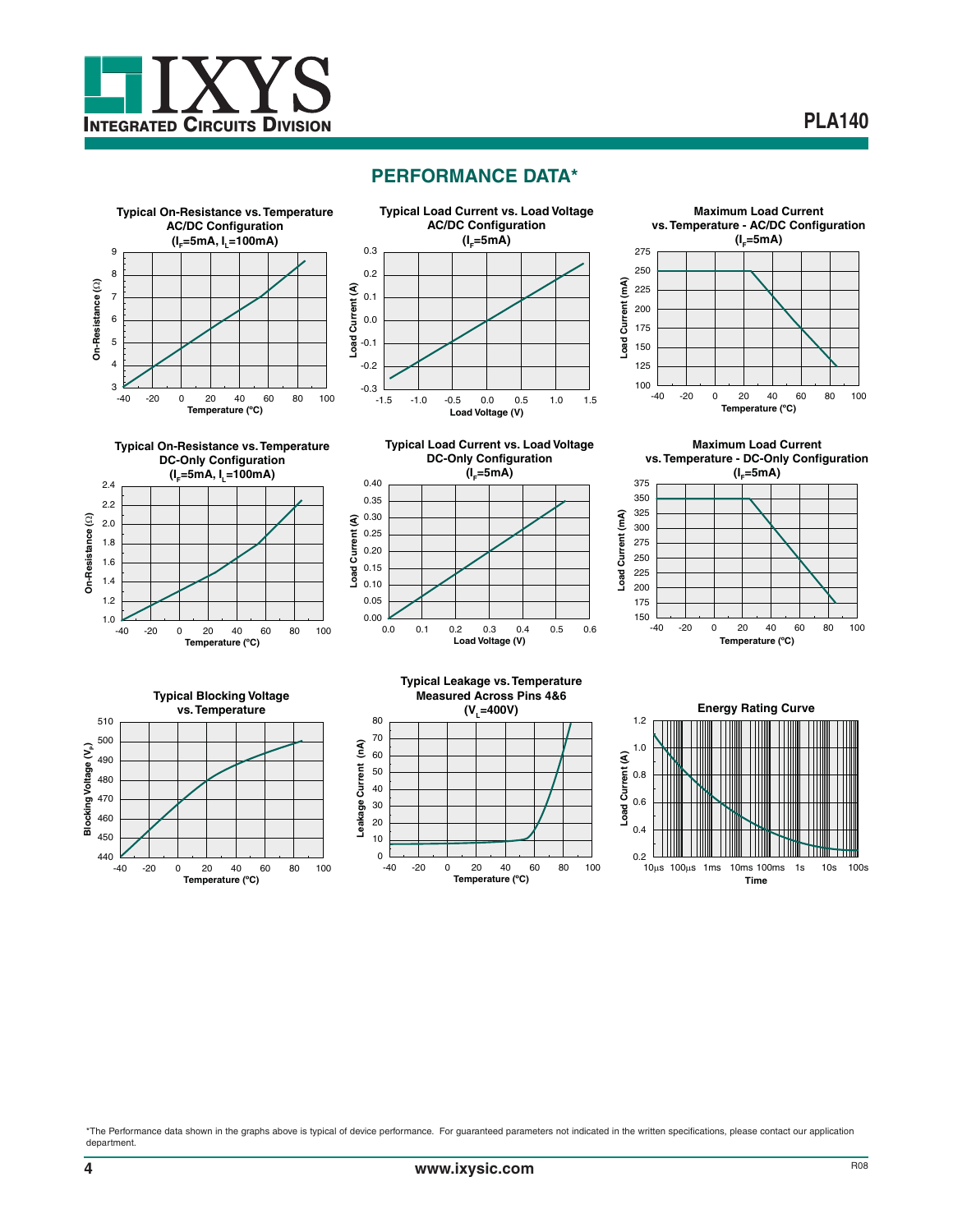

### **Manufacturing Information**

#### **Moisture Sensitivity**

All plastic encapsulated semiconductor packages are susceptible to moisture ingression. IXYS Integrated Circuits Division classified all of its plastic encapsulated devices for moisture sensitivity according to the latest version of the joint industry standard, **IPC/JEDEC J-STD-020**, in force at the time of product evaluation. We test all of our products to the maximum conditions set forth in the standard, and guarantee proper operation of our devices when handled according to the limitations and information in that standard as well as to any limitations set forth in the information or standards referenced below.

Failure to adhere to the warnings or limitations as established by the listed specifications could result in reduced product performance, reduction of operable life, and/or reduction of overall reliability.

This product carries a **Moisture Sensitivity Level (MSL) rating** as shown below, and should be handled according to the requirements of the latest version of the joint industry standard **IPC/JEDEC J-STD-033**.

| <b>Device</b>    | <b>Moisture Sensitivity Level (MSL) Rating</b> |
|------------------|------------------------------------------------|
| PLA140 / PLA140S | MSL <sub>1</sub>                               |

#### **ESD Sensitivity**

This product is **ESD Sensitive**, and should be handled according to the industry standard **JESD-625**.

#### **Reflow Profile**

This product has a maximum body temperature and time rating as shown below. All other guidelines of **J-STD-020** must be observed.

| <b>Device</b>    | <b>Maximum Temperature x Time</b> |
|------------------|-----------------------------------|
| PLA140 / PLA140S | 250°C for 30 seconds              |

#### **Board Wash**

IXYS Integrated Circuits Division recommends the use of no-clean flux formulations. However, board washing to remove flux residue is acceptable. Since IXYS Integrated Circuits Division employs the use of silicone coating as an optical waveguide in many of its optically isolated products, the use of a short drying bake could be necessary if a wash is used after solder reflow processes. Chlorine- or Fluorine-based solvents or fluxes should not be used. Cleaning methods that employ ultrasonic energy should not be used.

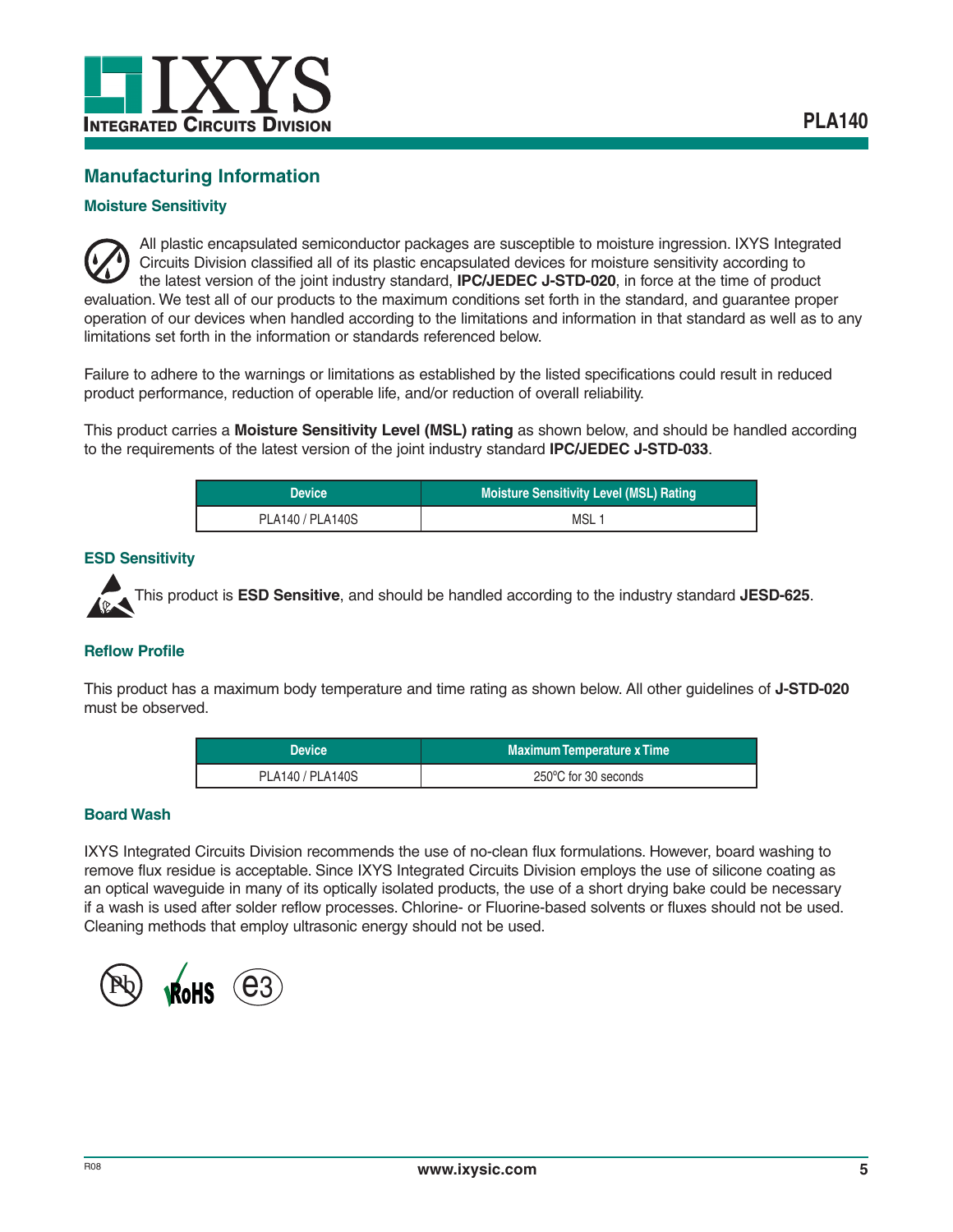

### **MECHANICAL DIMENSIONS**

#### **PLA140**



(0.160 TYP)

**PCB Hole Pattern**



**Dimensions** mm

(inches)

#### **PLA140S**



 $0.457 \pm 0.076$ <br>(0.018 ± 0.003)

U

╶╢╾









**Dimensions** mm (inches)